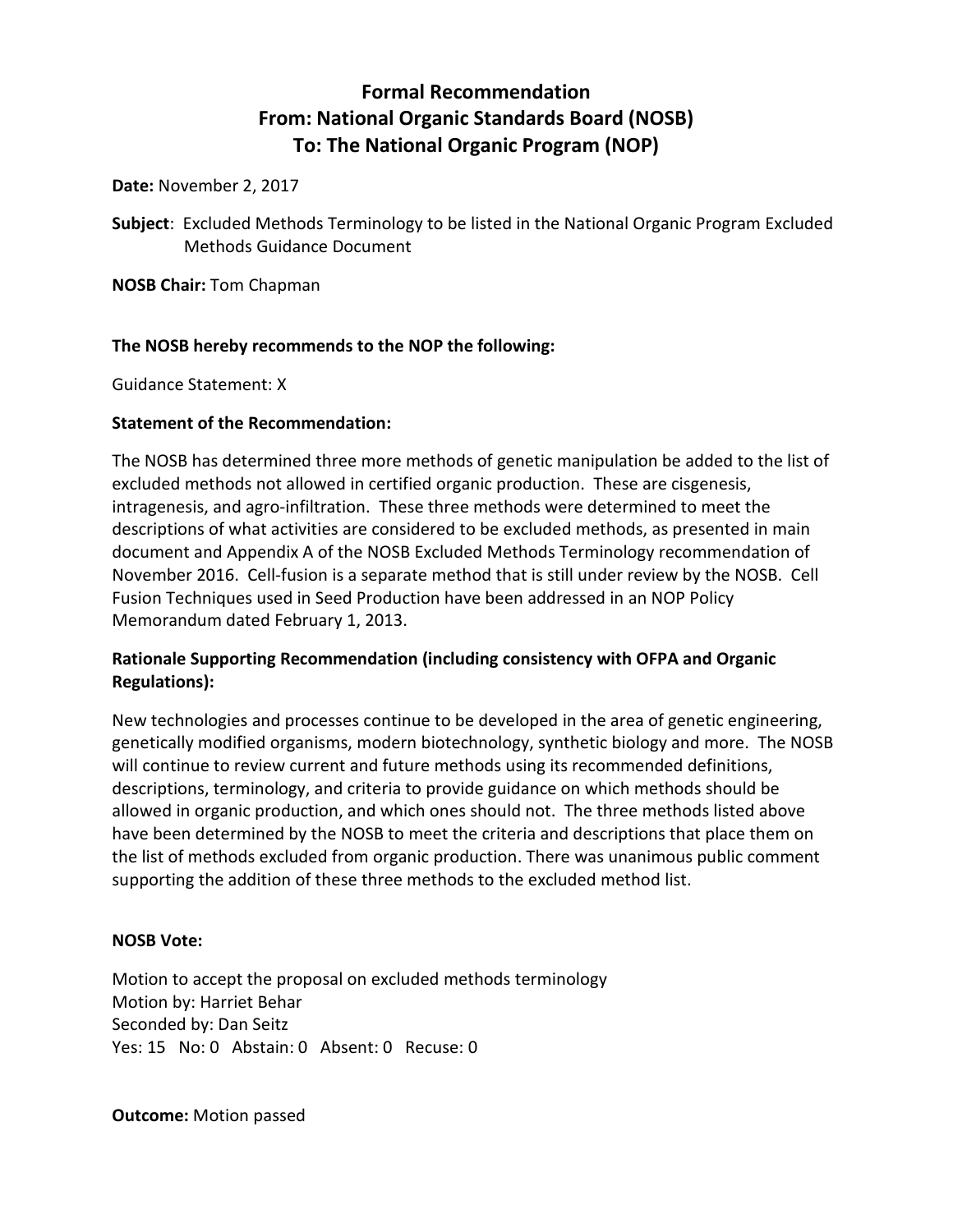# **National Organic Standards Board Materials/GMO Subcommittee Proposal Additional Excluded Methods to be listed in the National Organic Program Excluded Methods Guidance Document August 22, 2017**

#### **Introduction and background**

On November 18, 2016, the NOSB sent a recommendation to the National Organic Program (NOP), recommending the NOP develop a guidance document to improve the definition of excluded methods as applied to the use of genetically engineered materials used in agriculture. This recommendation provided improved definitions and attempts to address the increased diversity in types of genetic manipulations performed on seed, livestock and other inputs used in agriculture. It is understood that genetic engineering is a rapidly expanding field in science at this time, and that the NOSB and the NOP will need to continually review new technologies to determine if they would or would not be acceptable in organic agriculture. In addition to the recommendation passed by the NOSB in November 2016, providing a new framework of definitions for determining a genetic manipulation as an excluded method, there was also a discussion document that listed numerous technologies that needed further review to determine if they were within the definition of prohibited or excluded methods.

## **Goals of this proposal/document**

This proposal for the October 2017 NOSB meeting addresses three of the "To Be Determined" methods listed in the discussion document voted upon in November 2016. Using the NOSB's proposed improved definitions of GE excluded methods, the NOSB Materials Subcommittee was able to determine if certain technologies should be considered an excluded method and therefore the products of these type of technologies would not be allowed in NOP organic agricultural production.

Public comment at numerous NOSB meetings over the years, continues to stress the desire that technologies used to manipulate the genetic code, in a manner that is outside traditional plant and animal breeding, should remain prohibited in organic production. Among all of the organic stakeholders, there is a strong belief that genetic engineering is a threat to the integrity of the organic label. Both organic producers and consumers reject the inclusion of genetic engineering in organic production.

## **Criteria**

The NOSB previously recommended that biotechnology processes will be reviewed to the following criteria to determine if they are excluded methods:

1. The genome is respected as an indivisible entity and technical/physical insertion, deletions, or rearrangements in the genome is refrained from (e.g. through transmission of isolated DNA, RNA, or proteins). *In vitro* nucleic acid techniques are considered to be invasion into the plant genome.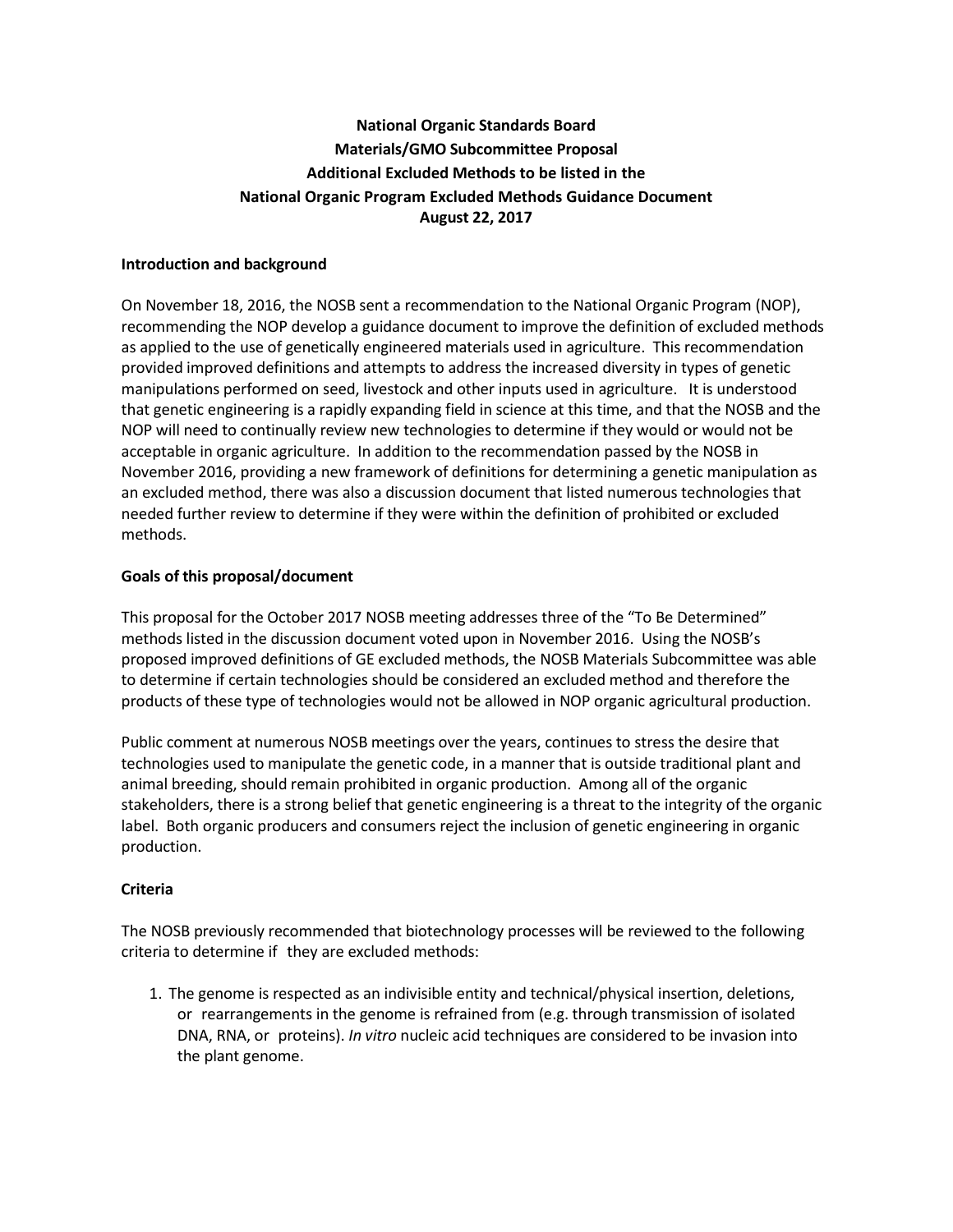- 2. The ability of a variety to reproduce in a species-specific manner has to be maintained and genetic use restriction technologies are refrained from (e.g. Terminator technology).
- 3. Novel proteins and other molecules produced from modern biotechnology must be prevented from being introduced into the agro-ecosystem and into the organic food supply.
- 4. The exchange of genetic resources is encouraged. In order to ensure farmers have a legal avenue to save seed and plant breeders have access to germplasm for research and developing new varieties, the application of restrictive intellectual property protection (e.g., utility patents and licensing agreements that restrict such uses to living organisms, their metabolites, gene sequences or breeding processes are refrained from.

#### **Definitions**

The NOSB previously recommended the use of the following definitions to determine whether or not a method should be/is excluded.

- **A. Genetic engineering (GE)**  A set of techniques from modern biotechnology (such as altered and/or recombinant DNA and RNA) by which the genetic material of plants, animals, organisms, cells and other biological units are altered and recombined.
- **B. Genetically Modified Organism (GMO)** A plant, animal, or organism that is from genetic engineering as defined here. This term will also apply to products and derivatives from genetically engineered sources.
- **C. Modern Biotechnology** (i) in vitro nucleic acid techniques, including recombinant DNA and direct injection of nucleic acid into cells or organelles, or (ii) fusion of cells beyond the taxonomic family, that overcomes natural, physiological reproductive or recombination barriers, and that are not techniques used in traditional breeding and selection.
- **D. Synthetic Biology** A further development and new dimension of modern biotechnology that combines science, technology and engineering to facilitate and accelerate the design, redesign, manufacture and/or modification of genetic materials, living organisms and biological systems. (Operational Definition developed by the Ad Hoc Technical Expert Group on Synthetic Biology of the UN Convention on Biological Diversity
- **E. Non-GMO** The term used to describe or label a product that was produced without any of the excluded methods defined in the organic regulations and corresponding NOP policy. The term "non-GMO" is consistent with process-based standards of the NOP where preventive practices and procedures are in place to prevent GMO contamination while recognizing the possibility of inadvertent presence.
- **F. Classical/Traditional plant breeding** Classical (also known as traditional) plant breeding relies on phenotypic selection, field based testing and statistical methods for developing varieties or identifying superior individuals from a population, rather than on techniques of modern biotechnology. The steps to conduct breeding include: generation of genetic variability in plant populations for traits of interest through controlled crossing (or starting with genetically diverse populations), phenotypic selection among genetically distinct individuals for traits of interest, and stabilization of selected individuals to form a unique and recognizable cultivar. Classical plant breeding does not exclude the use of genetic or genomic information to more accurately assess phenotypes, however the emphasis must be on whole plant selection.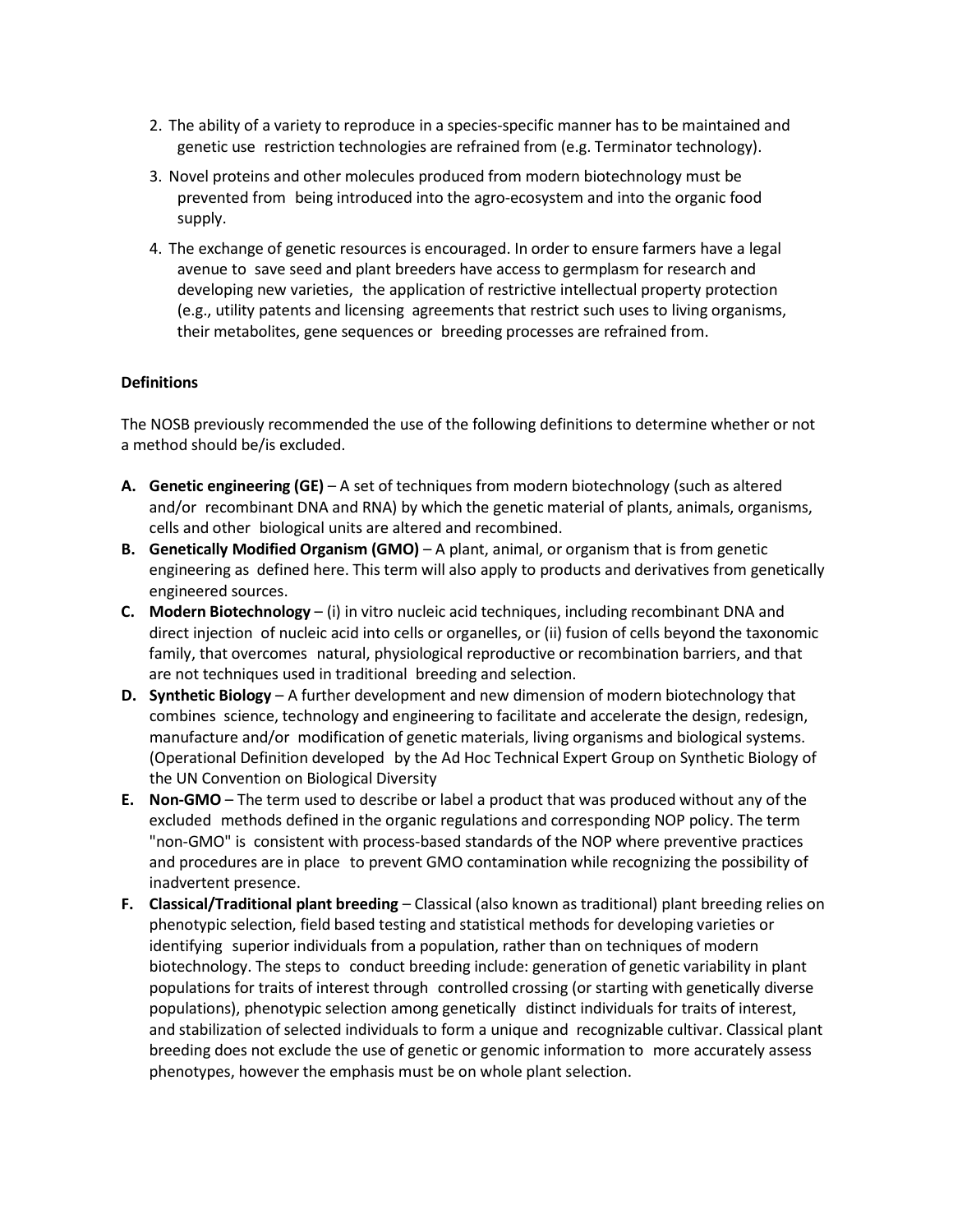It is this series of definitions and terminology was used to as the basis to determine the status of the many of the previously "To Be Determined" materials.

The NOSB voted on the methods listed below during its April 2016 meeting, and determined these to be excluded methods.

| <b>Terminology Chart</b>                                                                                                                                     |                                                                                                                                                                                                                                                     |                     |                     |                                                                                                             |  |  |
|--------------------------------------------------------------------------------------------------------------------------------------------------------------|-----------------------------------------------------------------------------------------------------------------------------------------------------------------------------------------------------------------------------------------------------|---------------------|---------------------|-------------------------------------------------------------------------------------------------------------|--|--|
| Method and<br>synonyms                                                                                                                                       | <b>Types</b>                                                                                                                                                                                                                                        | Excluded<br>Methods | Criteria<br>Applied | <b>Notes</b>                                                                                                |  |  |
|                                                                                                                                                              |                                                                                                                                                                                                                                                     |                     |                     |                                                                                                             |  |  |
| Targeted genetic<br>modification (TagMo)<br>syn. Synthetic<br>gene technologies<br>syn. Genome<br>engineering<br>syn. Gene editing<br>syn. Gene<br>targeting | Sequence-specific<br>nucleases (SSNs)<br>Meganucleases<br>Zinc finger nuclease<br>(ZFN) Mutagenesis via<br>oligonucleotides<br>CRISPR-Cas system*<br>TALENs**<br>Oligonucleotide<br>directed mutagenesis<br>(ODM) Rapid Trait<br>Development System | <b>YES</b>          | 1, 3, 4             | Most of these new<br>techniques are not<br>regulated by USDA<br>and are hard to test<br>for.                |  |  |
| <b>Gene Silencing</b>                                                                                                                                        | RNA-dependent DNA<br>methylation (RdDM)<br>Silencing via RNAi<br>pathway RNAi pesticides                                                                                                                                                            | <b>YES</b>          | 1, 2, 4             |                                                                                                             |  |  |
| Accelerated plant<br>breeding techniques                                                                                                                     | <b>Reverse Breeding</b><br>Genome<br>Elimination<br>FasTrack<br><b>Fast flowering</b>                                                                                                                                                               | <b>YES</b>          | 1, 2, 4             | These may pose an<br>enforcement<br>problem for<br>organics because<br>they are not<br>detectable in tests. |  |  |
| Synthetic Biology                                                                                                                                            | Creating new DNA<br>sequences Synthetic<br>chromosomes Engineered<br>biological functions and                                                                                                                                                       | <b>YES</b>          | 1, 3, 4             |                                                                                                             |  |  |
| Cloned animals and<br>offspring                                                                                                                              | Somatic nuclear transfer                                                                                                                                                                                                                            | <b>YES</b>          | 1, 3                |                                                                                                             |  |  |
| Plastid<br>Transformation                                                                                                                                    |                                                                                                                                                                                                                                                     | <b>YES</b>          | 1, 3, 4             |                                                                                                             |  |  |

\* CRISPR-Cas = Clustered regularly interspaced short palindromic repeats and associated protein genes.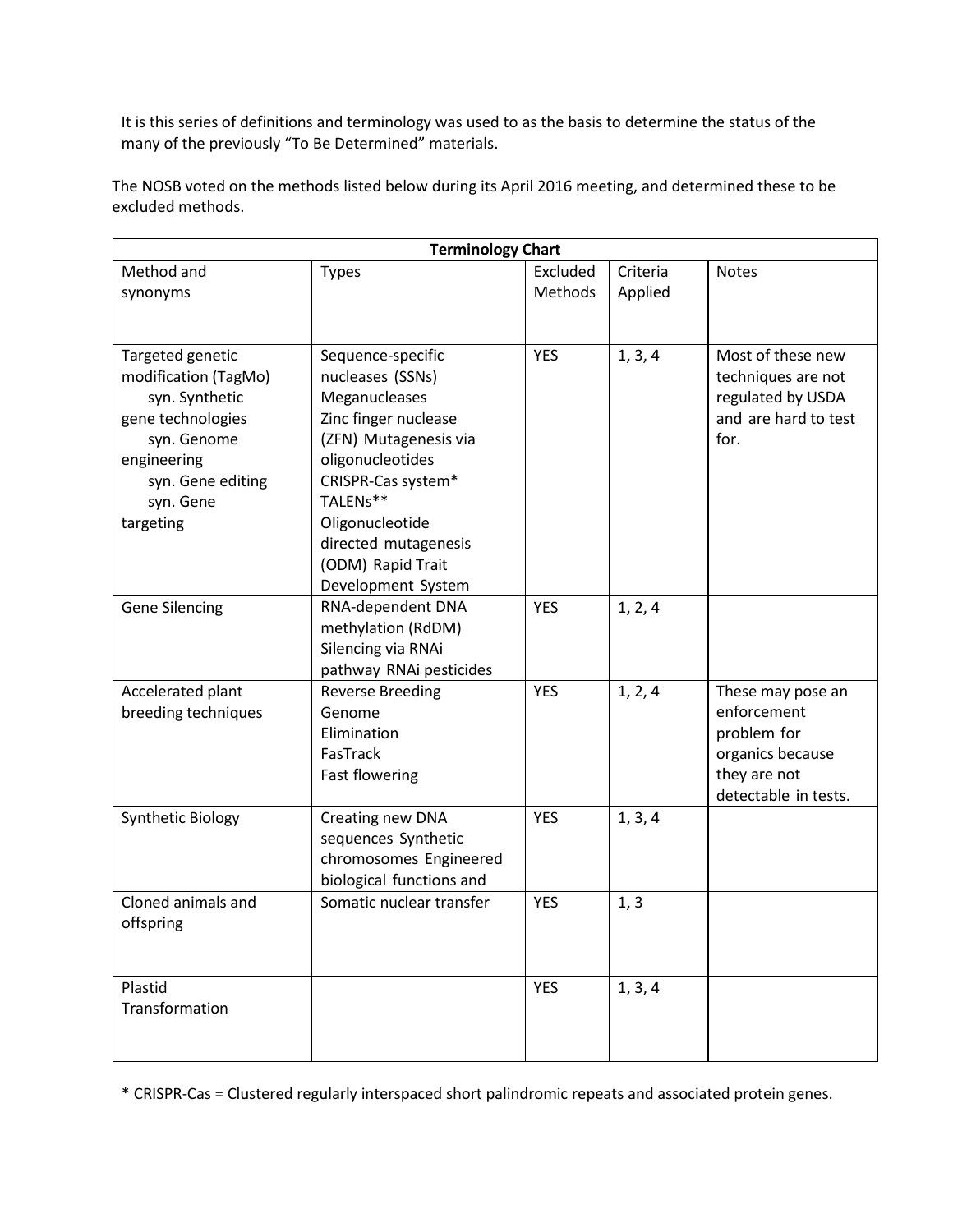\*\* TALENs = Transcription activator-like effector nucleases.

The following genetic engineering methods were found to be NOT an excluded method, under the proposed new definitions.

| Method and             | Types | Excluded | Criteria | <b>Notes</b> |
|------------------------|-------|----------|----------|--------------|
| synonyms               |       | Methods  | Applied  |              |
| <b>Marker Assisted</b> |       | NO.      |          |              |
| Selection              |       |          |          |              |
| Transduction           |       | NO       |          |              |

## **Discussion**

The Materials Subcommittee recognizes the topic of genetic engineering and evaluation of excluded methods will remain on our work agenda, to determine if new technologies do or do not meet our current definitions. We may also need to incorporate additional criteria into our current definitions in order to evaluate new and unique technologies.

We also understand that many of the new technologies do not lend themselves to testing. . However, we still believe that the technology should be listed as an excluded method. The Materials Subcommittee may put forward another discussion document to aid the NOP in determining how to enforce this prohibition when there is no means to test and prove an excluded method was used in production.

## **Proposal**

The items below have been determined to be considered an excluded method based upon the criteria listed above.

| <b>Terminology</b>  |              |                     |               |                                                                                                                                                                                                                                                              |
|---------------------|--------------|---------------------|---------------|--------------------------------------------------------------------------------------------------------------------------------------------------------------------------------------------------------------------------------------------------------------|
| Method and synonyms | <b>Types</b> | Excluded<br>Methods | Criteria Used | <b>Notes</b>                                                                                                                                                                                                                                                 |
| Cisgenesis          |              | <b>YES</b>          | 1, 3, 4       | Even though the genetic<br>manipulation may be within the<br>same species, this method of<br>gene insertion can create<br>characteristics that are not<br>possible within that individual<br>with natural processes and can<br>have unintended consequences. |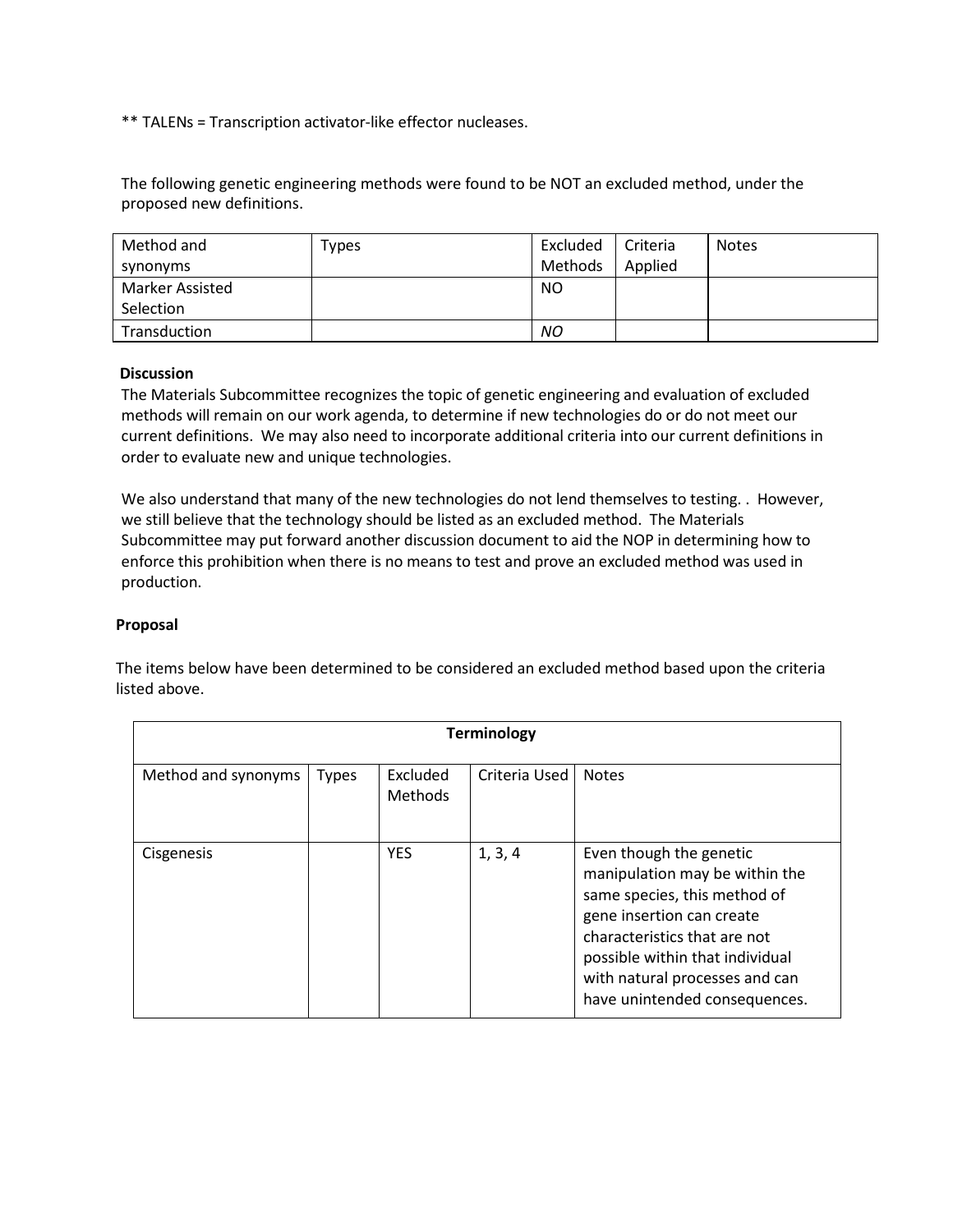| Intragenesis      | <b>YES</b> | 1, 3, 4 | Even though the genetic<br>manipulation may be within<br>the same species, this method<br>of gene rearrangement can<br>create characteristics that are<br>not possible within that<br>individual with natural<br>processes and can have<br>unintended consequences. |
|-------------------|------------|---------|---------------------------------------------------------------------------------------------------------------------------------------------------------------------------------------------------------------------------------------------------------------------|
| Agro-infiltration | <b>YES</b> | 1, 3, 4 | In vitro nucleic acids are introduced<br>to plant leaves to be infiltrated into<br>them. The resulting plants could not<br>have been achieved through natural<br>processes and are a manipulation of<br>the genetic code within the nucleus<br>of the organism.     |

The following methods will continue to be researched.

<span id="page-5-0"></span> $\overline{\phantom{a}}$ 

| <b>Terminology</b>                 |              |              |               |                                                                                                                                                                         |
|------------------------------------|--------------|--------------|---------------|-------------------------------------------------------------------------------------------------------------------------------------------------------------------------|
| Method and synonyms                | <b>Types</b> | Exclud<br>ed | Criteria Used | <b>Notes</b>                                                                                                                                                            |
| <b>Protoplast Fusion</b>           |              | <b>TBD</b>   |               | There are many ways to achieve<br>protoplast fusion and until the<br>criteria about cell wall integrity<br>is discussed, these technologies<br>cannot yet be evaluated. |
| Transposons                        |              | <b>TBD</b>   |               | Used in animal vaccines. May be<br>excluded in some situations but<br>not others.                                                                                       |
| Cell Fusion within Plant<br>Family |              | <b>TBD</b>   |               | Subject of an NOP memo in<br>2013, the issue of detection of<br>these varieties needs to be<br>addressed before further<br>policies can be adopted.                     |
| Embryo rescue in plants            |              | <b>TRD</b>   |               | Many sources including $FiBL1$<br>think this is not excluded but<br>more study of the methods is                                                                        |
| <b>TILLING</b>                     | Eco-TILLING  | <b>TBD</b>   |               | Stands for Targeted Induced Local<br>Lesions In Genomes. It is a type of<br>mutagenesis combined with a<br>new screening procedure.                                     |

**<sup>1</sup>** Research Institute of Organic Agriculture (FiBL) http://www.fibl.org/en/switzerland/location-ch.html